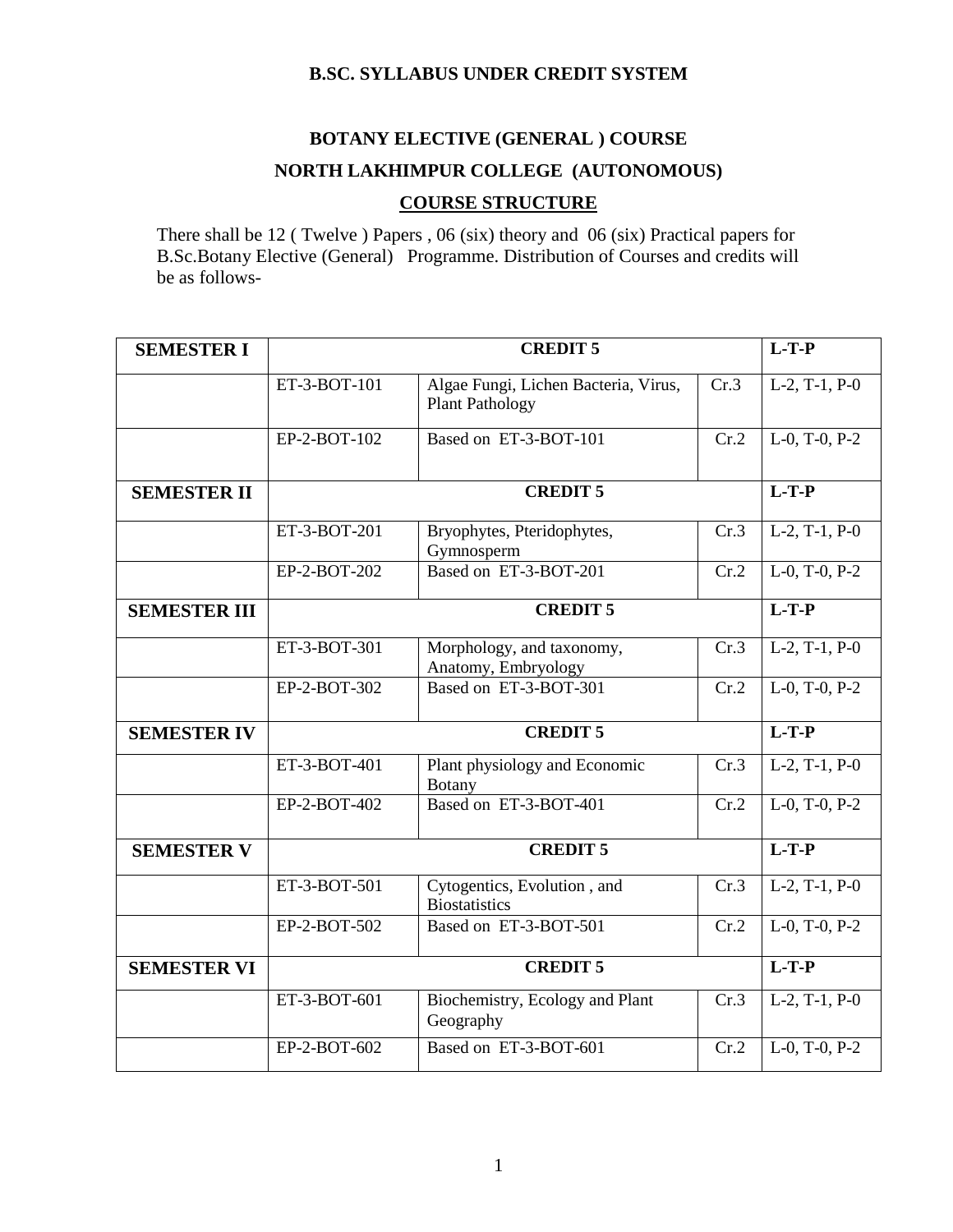# **Botany Elective (General) SEMESTER-I Total Marks :60**

| Code (Paper) : ET-3-BOT-101 | Title: Algae Fungi, Lichen Bacteria, Virus, Plant Pathology | <b>Credit:3</b>   L-2, T-1, P-0 |
|-----------------------------|-------------------------------------------------------------|---------------------------------|
|                             |                                                             |                                 |

Unit -1: Algae Marks :15

A general account of different algal groups, their relationship basing on the structure, life histories of the types and the economic importance of algae.

- i) Myxophyceae: *Nostoc, Anabaena*
- ii) Chlorophyceae: *Chlamydomonas, Volvox, Oedogonium, Chara*
- iii). Phaeophyceae: *Ectocarpus, Fucus.*
- iv) Rhodophyceae: *Polysiphonia, Batrachospermum*.
- v) Bacillariophyceae: A general account.

# Unit –II: Fungi Marks :15

A general knowledge of the different fungal groups, their relationship based on the structure and life histories of the types-

- i. Mestigomycotina: *Synchytrium. Phytophthora,*
- ii. Zygomycotina: *Rhizopus*
- iii. Ascomycotina: *Peziza, Xylaria*
- iv. Basidiomycotina: *Ustilago, Psaliota, Cyathus.*
- v. Deuteromycotina : A general account

| Unit-III : Bacteria and Virus. A General account           | Marks:10 |
|------------------------------------------------------------|----------|
| Unit-IV: Plant Pathology-                                  | Marks:10 |
| Rust of Wheat, Grey Blight of tea, Early Blight of potato. |          |
| Unit- V: Lichen -                                          | Marks:10 |

Thallus structure and economic importance of lichen.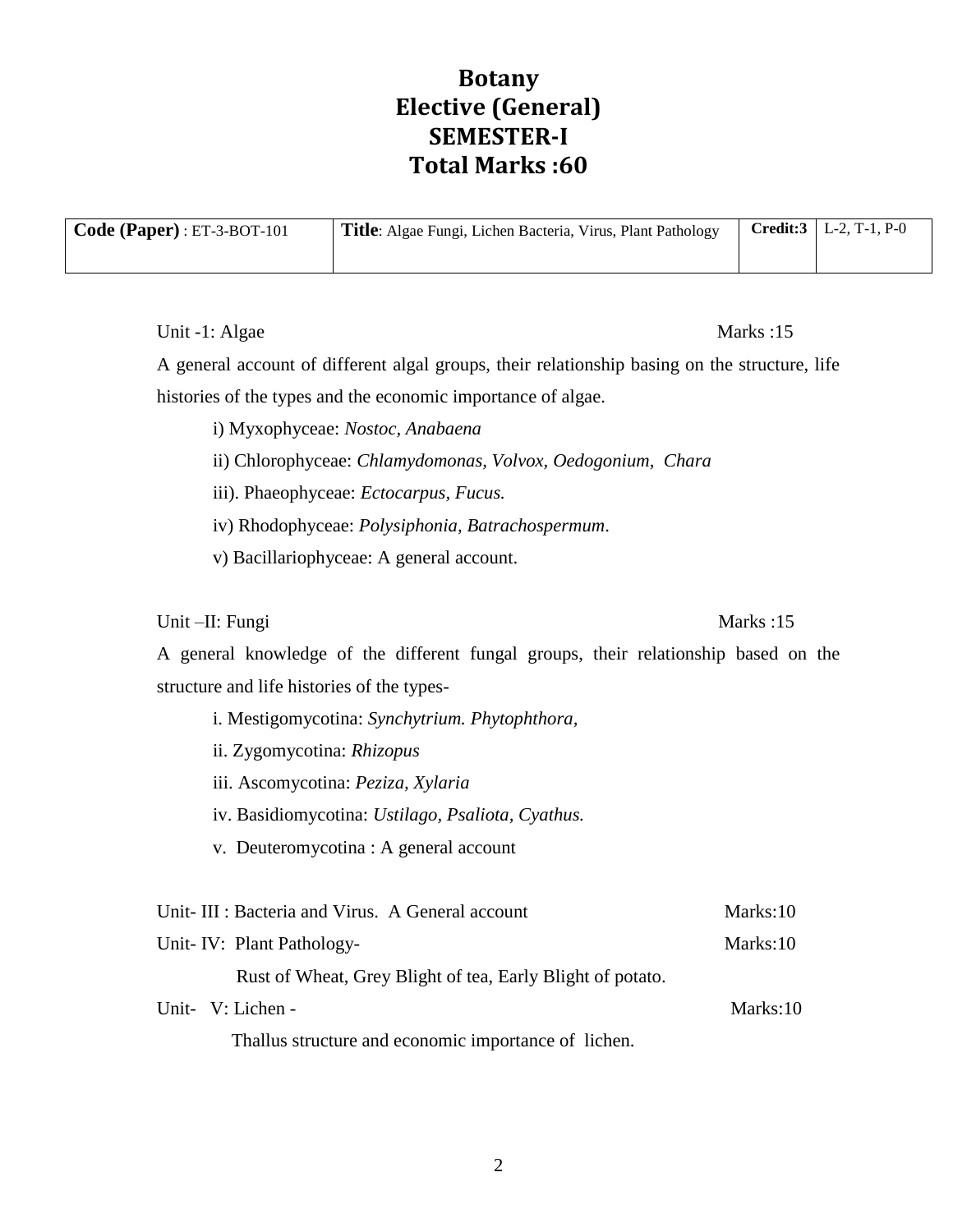# **Botany Elective (General) SEMESTER-I Total Marks :40**

| <b>Code (Paper)</b> : $EP-2-BOT-102$ <b>Title :</b> Based on $ET-3-BOT-101$ |  | <b>Credit</b> : $2 \mid L=0$ , T $=0$ , P $=2$ |
|-----------------------------------------------------------------------------|--|------------------------------------------------|
|                                                                             |  |                                                |

Study of vegetative morphology and reproductive structures of selected representative types of the groups.

# **SCHEME OF THE PRACTICAL EXAMINATION** Time: 4hrs. Marks 40

| Algae                                        | 10 |
|----------------------------------------------|----|
| Fungi/ Plant pathology                       | 10 |
| Bacteria and Lichen (identification) $4+4=8$ |    |
| Lab. Note Book                               |    |
| Viva Voce                                    |    |

## **Books Recommended:**

- 1 A Text Book of Botany Algae: Pandey, B.B; S. Chand & Co. (P) Ltd, New Delhi.
- 2 Botany for Degree students : Dutta, A.C.
- 3 An introduction of Fungi: Srivastava, J.P. ; Central Book Depot,Allahabad.
- 4 An Introduction to Mycology: Mehrotra R. and Aneja K.R; Wiley, Eastern Limited
- 5 Botany for degree students –Algae: Vashishta, B.R; S. Chand & Co. Ltd.
- 6 Botany for Degree students. Part II. Fungi.: Vashista, B.R. S.Chand and Co.
- 7 Text Book of Algae: Sharma. O.P, Tata Mc Graw Hill Publishing Co, Ltd.,
- 8 Text Book of Fungi: Sharma, O.P. Tata McGraw Hill Publishing Co.,New Delhi.
- 9 Cryptogamic Botany (Vol. I-Algae, Fungi & Lichens): Smith, G.M. ;Mc Graw Hill
- 10 Microbiology : Sharma P.D., Rastogi Publication.
- 11 Modern Concepts of Microbiology: Kumar H.D. & S. Kumar Tata McGraw Hill.
- 12 Plant Pathology (Pathogens & Plant disease) : Pandey B.P. ; S. Chand & Co.
- 13 Plant Pathology: Mehrotra, R.S. ;TMH, New Delhi.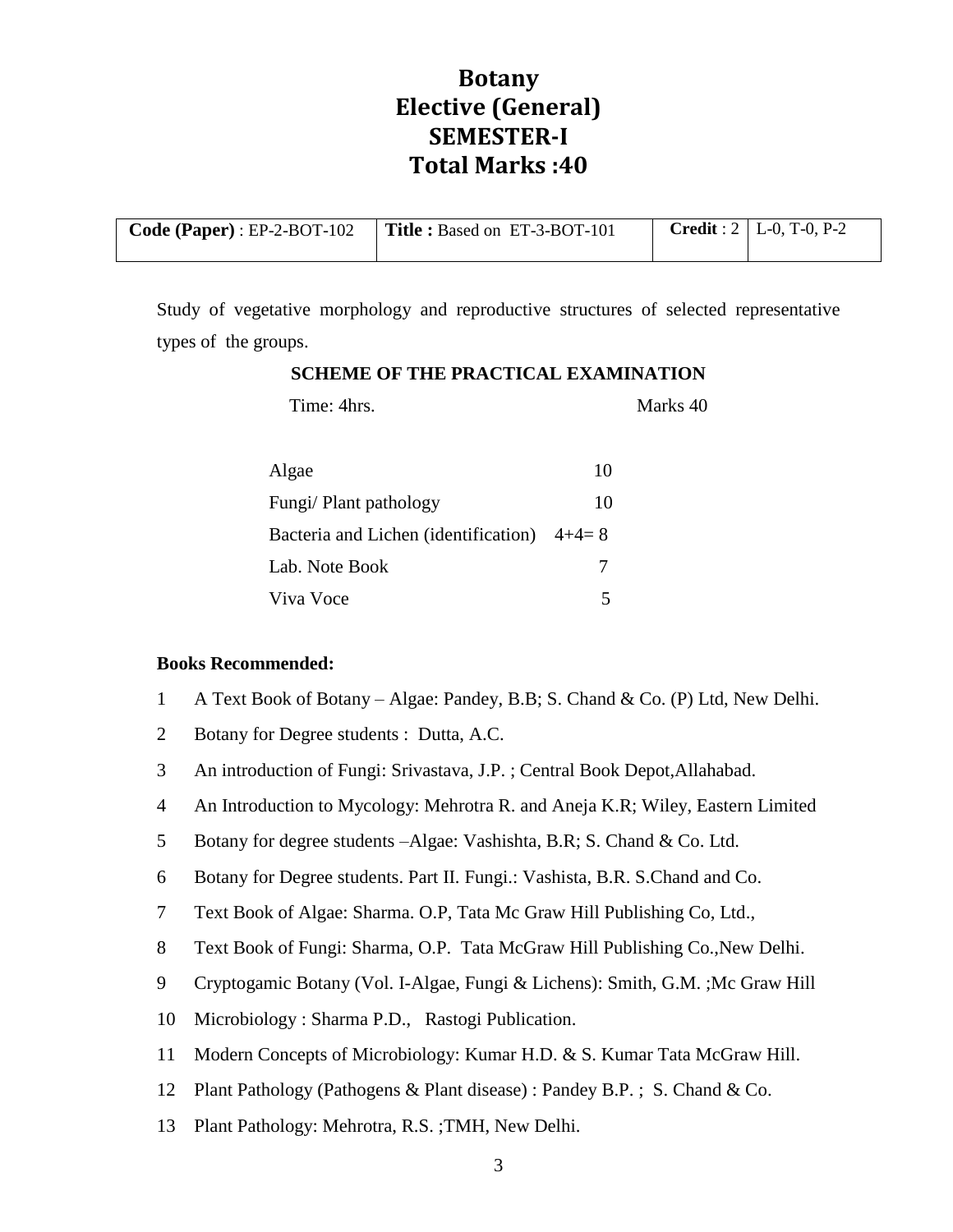# **Botany Elective (General) SEMESTER-II Total Marks :60**

| Code (Paper) : $ET-3-BOT-201$ |                       | <b>Title:</b> Bryophytes, Pteridophytes, Gymnosperm                     | <b>Credit:</b> $3   L-2, T-1, P-0$ |
|-------------------------------|-----------------------|-------------------------------------------------------------------------|------------------------------------|
|                               |                       |                                                                         |                                    |
|                               | Unit $-1$ Bryophytes: |                                                                         | Marks 15                           |
|                               |                       | A general account of the structure and life histories of the following: |                                    |
|                               |                       | Riccia, Marchantia, Anthoceros and Polytrichum.                         |                                    |

Unit–II. Pteridophytes: Marks 20

 $\mathbf{I}$ 

General Characters and stelar structure of Pteridophytes; life histories

of *Lycopodium, Selaginella, Equisetum* and *Marsilea*.

Unit –III: Gymnosperm: Marks 25

i) General characters and classification, affinity of Gymnosperm with Angiosperm and Pteridophytes

ii) Morphology, reproduction and life cycles of Cycas, Pinus and Gnetum.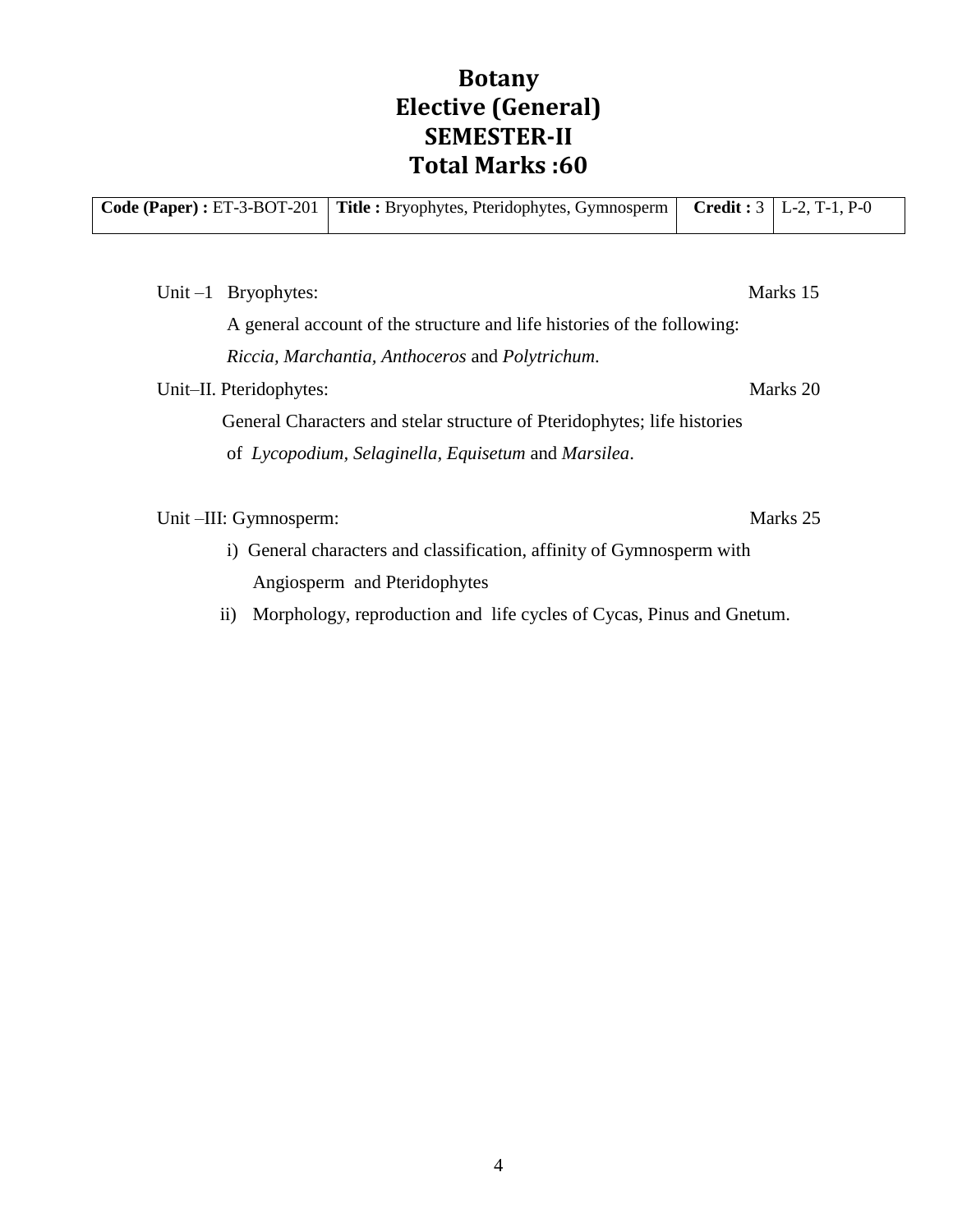# **Botany Elective (General) Practical SEMESTER-II Total Marks :40**

| Code (Paper) : $EP-2-BOT-202$ | Title : Based on ET-3-BOT-201 | Credit: $2   L-0, T-0, P-2 $ |
|-------------------------------|-------------------------------|------------------------------|
|                               |                               |                              |

Study of vegetative morphology and reproductive structures of selected representative types of the groups.

| Time: 4hrs.          | Marks 40 |
|----------------------|----------|
| <i>i</i> . Bryophyte | 10       |
| ii. Pteriodephyte    | 10       |
| iii. Gymnosperms     | 10       |
| iv. Lab. Note Book   | 5        |
| v. Viva Voce         | 5        |

## **SCHEME OF PRACTICAL EXAMINATIONS:**

### **Books Recommended :**

- 1. An Introduction Embryophyta, Vol I Bryophyta : Parihar, N.S. ,Central Book Depot
- 2. A Text Book of Bryophyta, Pteridophyta and Gymnosperms.: Pandey. B.P.; K.Nath and Co., Meerut.
- 3. An Introduction to Bryophyta: Parihar, N.S., Central Book Depot, Allhabad,
- 3. An Introduction to Pteridopyta : Rashid, A., Vikas publ. Co. New Delhi.
- 4. Botany for degree student –Bryophyta:Vashishta, B.R.; S. Chand & Co, New Delhi.
- 5. Botany for Degree Students, Vol IV Vascular Cryptogams (Pteridophyta): Vashishta, P.C. ; S.Chand & Co.
- 6. Bryophyta : Vasishta B.R. S. Chand and Co. New Delhi.
- 7. College Botany Vol.1 : Gangulee Das and Dutta., Central Book Dept. Calcutta.
- 8. College Botany Vol.II : Gangulee, H.C. and Kar A.K. , New Central Book Agency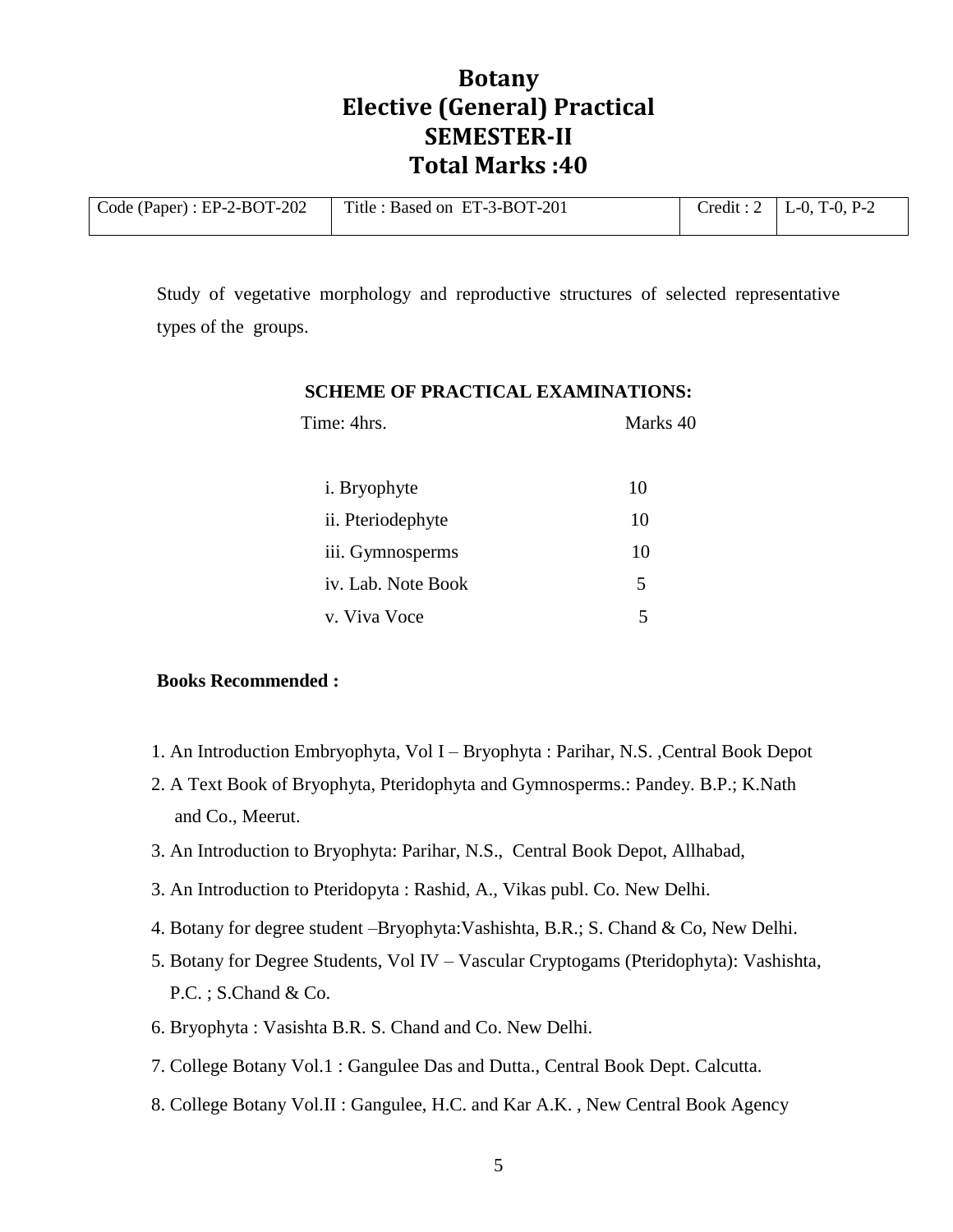- 9. Cryptogamic Botany Vol. .II. Bryophytes and Pteridophytes : Smith G.M.; McGraw
- 10. Cryptogamic Botany. Vol-III: Smith, G.M.; Tata McGraw HillPublishing Co.
- 11. Morphology of Pteridophytes : Sporne, K.R. , Hutchi University Library, London.
- 12 Jymnosperms: Vashista. P.C. ; S.Chand & Co Pvt. Ltd.,
- 13. A Text Book of Bryophyta, Pteridophyta and Gymnosperms: Pandey, B.P.; K.Nath and Co.,Meerut.
- 14. A Text Book of Gymnosperms: Sreevastava H.N. ; S. Chand and Co. Ltd.,
- 15. An introduction to Embryology. Vol-II.Pteridophyta and Gymnosperms: Parihar, N.S.; K.Nath and Co.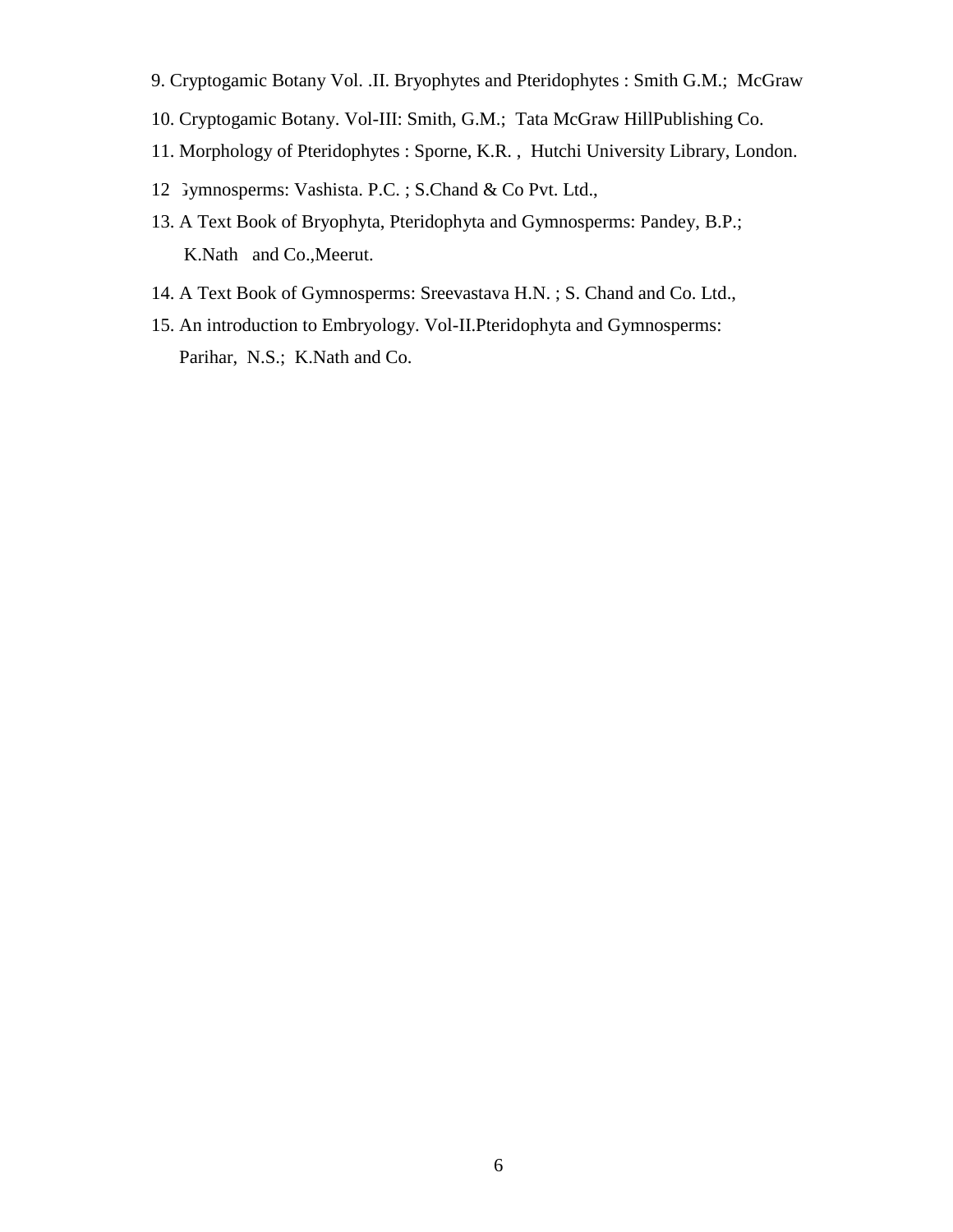# **Botany Elective (General) SEMESTER-III Total Marks :60**

| Code (Paper) : $ET-3-BOT-301$ | Title : Morphology, and taxonomy, Anatomy, | Credit: $3   L-2, T-1, P-0$ |
|-------------------------------|--------------------------------------------|-----------------------------|
|                               | Embryology                                 |                             |

### **Morphology and Taxonomy:** Marks: 30

Unit –1. Principles, aims and objectives of plant classification , outline of the classification system of Linnaeus, Bentham and Hooker and Engler and Prantl. Unit –2. Rules of binomial nomenclature; morphological details with floral diagram and floral formula of the following families citing common and economically plants. Ranunculaceae, Brassicaceae, Malvaceae, Fabaceae, Apiaceae, Solanaceae, Lamiaceae, Euphobiaceae, Asteraceae, Orchidaceae, Musaceae, Arecaceae, and Poaceae.

### **Anatomy:** Marks: 15

Unit –4. Meristems and organization of root and shoot apices.

Unit –5. Tissues and tissue systems, the primary body, stelar structures.

Unit –6. Secondary growth in thickness: cambium and its activities in relation to climatic conditions ; periderm- cork cambium, secondary cortex and cork.

## **Embryology :** Marks: 15

Unit -7: Microsporangium and development of male gametophyte.

Unit – 8:. Megasporangium and development of female gametophyte.

Unit – 9: Fertilization, development of embryo and endosperm .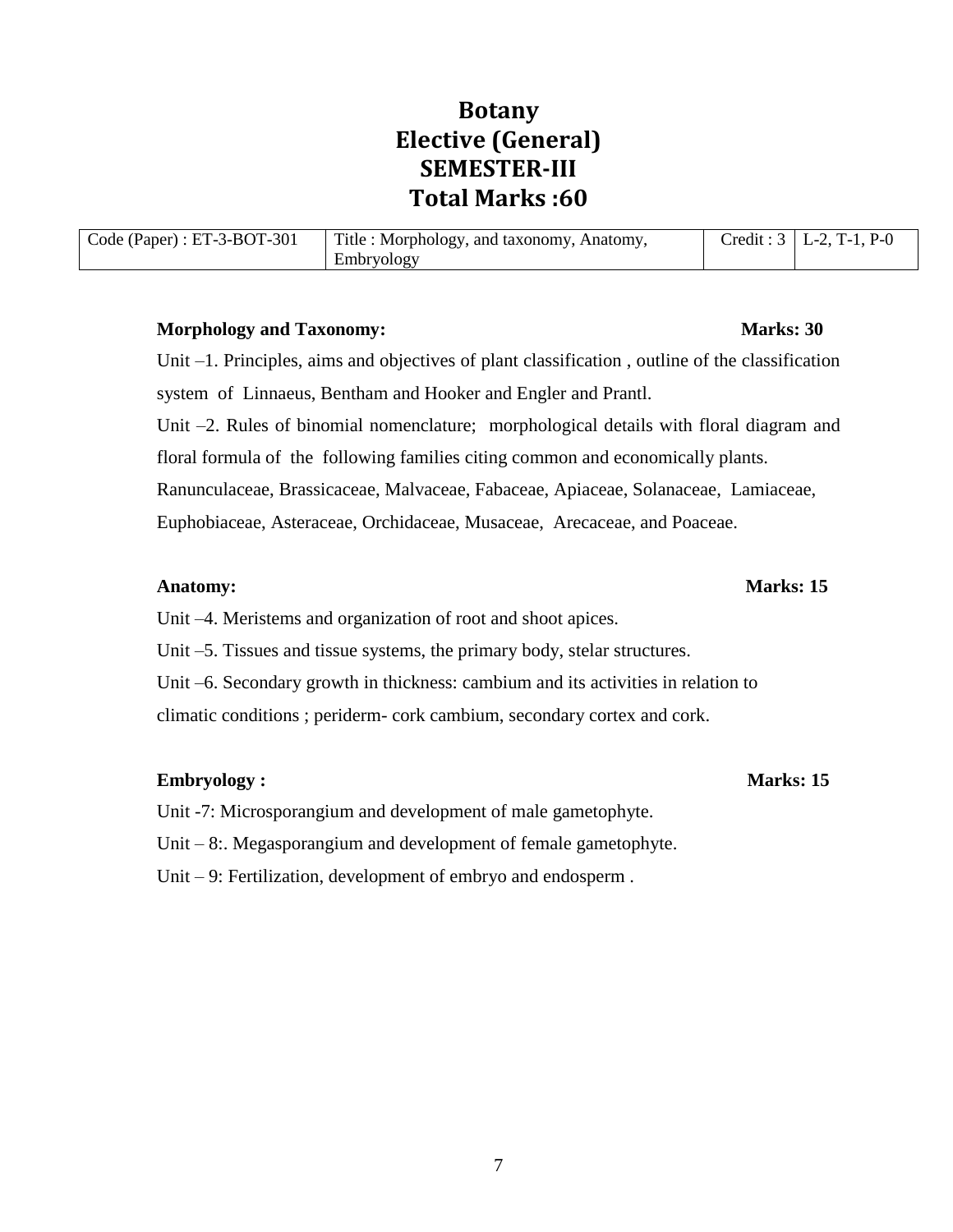# **Botany Elective (General) SEMESTER-III Total Marks :40**

| $\vert$ Code (Paper) : EP-2-BOT-302 | Title : Based on ET-3-BOT-301 | Credit: $2 \mid L-0$ , T-0, P-2 |
|-------------------------------------|-------------------------------|---------------------------------|
|                                     |                               |                                 |

Study of vegetative morphology, reproductive structures of selected species, tissue differentiation by double staining technique, permanent slides of embryology.

## **SCHEME OF PRACTICAL EXAMINATIONS:**

**Time: 4hrs.** Marks 40

| Morphology and taxonomy | 15 |
|-------------------------|----|
| Anatomy                 | 10 |
| Embryology              | 5  |
| Lab. Note Book          | 5  |
| Viva Voce               | 5  |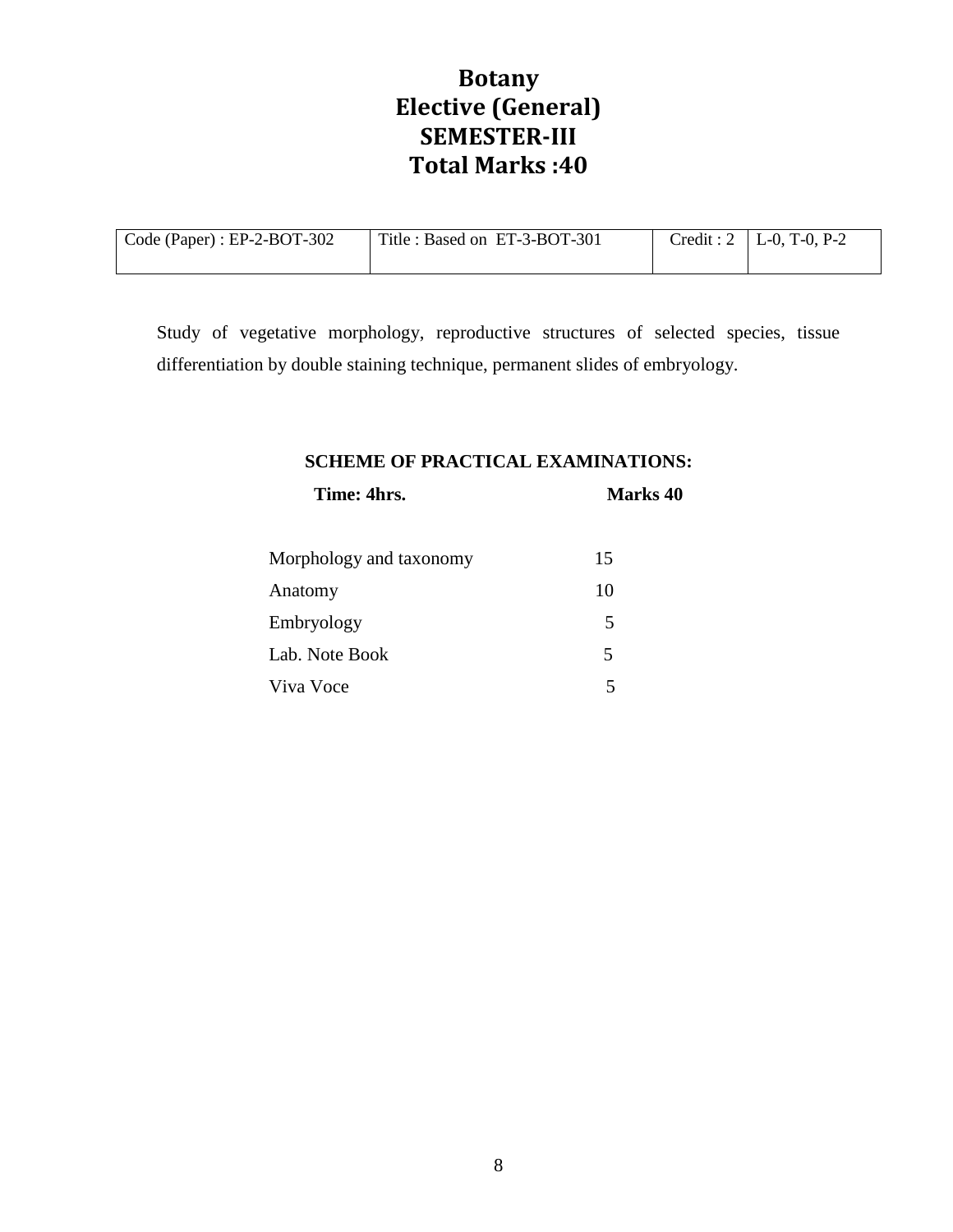### **Books Recommended:**

- 1. Plant Anatomy: Pandey, B.P. S. Chand and Co., New Delhi.
- 2. A text Book of plant Anatomy: Vashista, P.C.
- 3. Introduction to Embryology of Angiosperms : Maheswari P. ; Mac Graw Hill
- 4. Plant Anatomy: Esau, K. ; Wiley Eastern Private Limited. New Delhi.
- 5 Plant Anatomy: Pandey B.P S. Chand & Co. Delhi.
- 6 Plant Anatomy: Vasishta P.C. ; Pradeep Publication, Jalandhar
- 7 The Embryology of Angiosperms: Bhojwani, S..S and Bhatnagar, S.P.; Vikas Publishing House Pvt. Ltd.,
- 8 College Botany : Gangulee, H.C., J.S. Das & C. Dutta ; New Central Book Agency
- 9 College Botany –Vol. I : Gangulee, H.C., Das, K.S & Datta, C.T ;Basant Panchami, Calcultta.
- 10 Introductory Botany Vol. IV- Taxonomy, Embryology and Economic Botany: Gupta, S.K; Kedar Nath Ram Nath, Meerut.
- 11 Taxonomy of angiosperms (Systematic Botany): Pandey, P.B, S.Chand & Co. Ltd., Ram Nager, New Delhi.
- 12 Taxonomy of Angiosperms : Naik, V.N , Tata McGraw Hill Publishing Co., (P) Ltd.
- 13 Taxonomy of Angiosperms: Singh, V. & Singh, D.K, Rastogi Publication, Meerut.
- 14 Taxonomy of Angiosperms: Vashista, P.C, S. Chand & Co., New Delhi.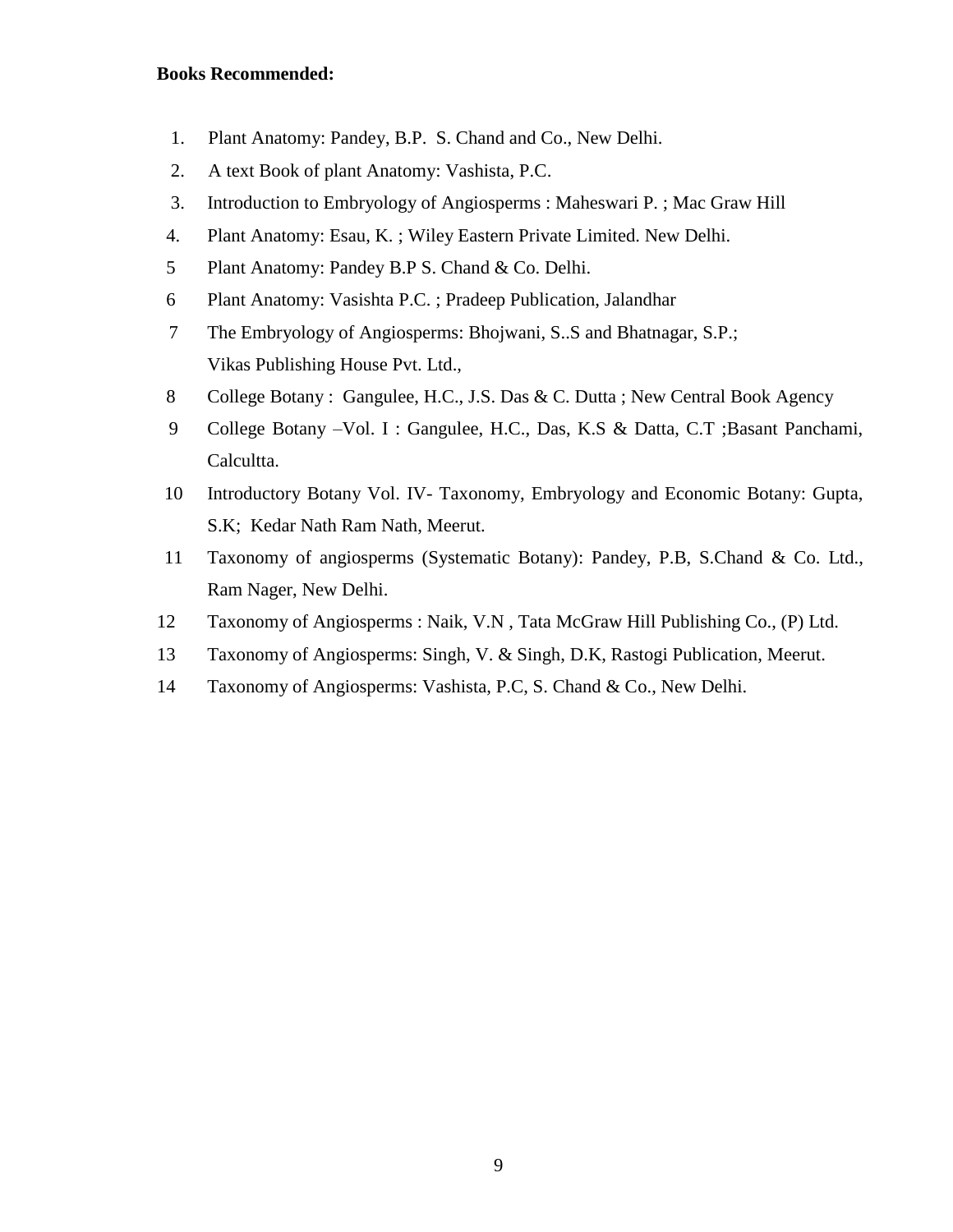#### **SEMESTER IV**

#### **Course : ET-3-BOT-401**

#### **Plant Physiology and Economic Botany**

### **Total Marks -60, Credit 3, 5 Classes/Week**

### **Plant Physiology:** Marks: 40

# Unit –1: Plant water relationship; importance of water to plant life, diffusion, imbibition, osmosis and plasmolysis; absorption of water.

Unit –2: Mineral nutrition: essential macro and micro elements and their role ,ascent of sap, transpiration and guttation, and translocation of mineral elements.

Unit –3: Photosynthesis: mechanism and limiting factor, types of carbon fixation ( C3, C4, and C2 cycle)

Unit –4: Respiration: Mechanism - Glycolysis, Kreb's cycle and ETS ; its significance and fermentation.

Unit- 5: Growth and development: definitions, phases of growth , factors affecting growth; seed germination and dormancy

Unit –6: Hormones: auxin, gibberellin, cytokinin, florigen; concept of photoperiodism and vernalisation; tropic and nastic movement.

#### **Economic botany Marks: 20**

Unit –1: Economic importance of the following plants with special reference to their local names, scientific names, family and parts used.

- a. Cereals- Rice and wheat
- b. Pulses Pea and Soyabean.
- c. Oil seeds Mustard, ground nut, coconut and sunflower .
- d. Fibre plants Jute, Cotton, Ramie
- e. Medicinal Plants Rauwolfia, Cinchona, Ocimum and Neem.
- f. Timber yielding Sal, Sisso, Teak, Holokh, Nahor
- g. Non alcoholic beverages Tea and Coffee.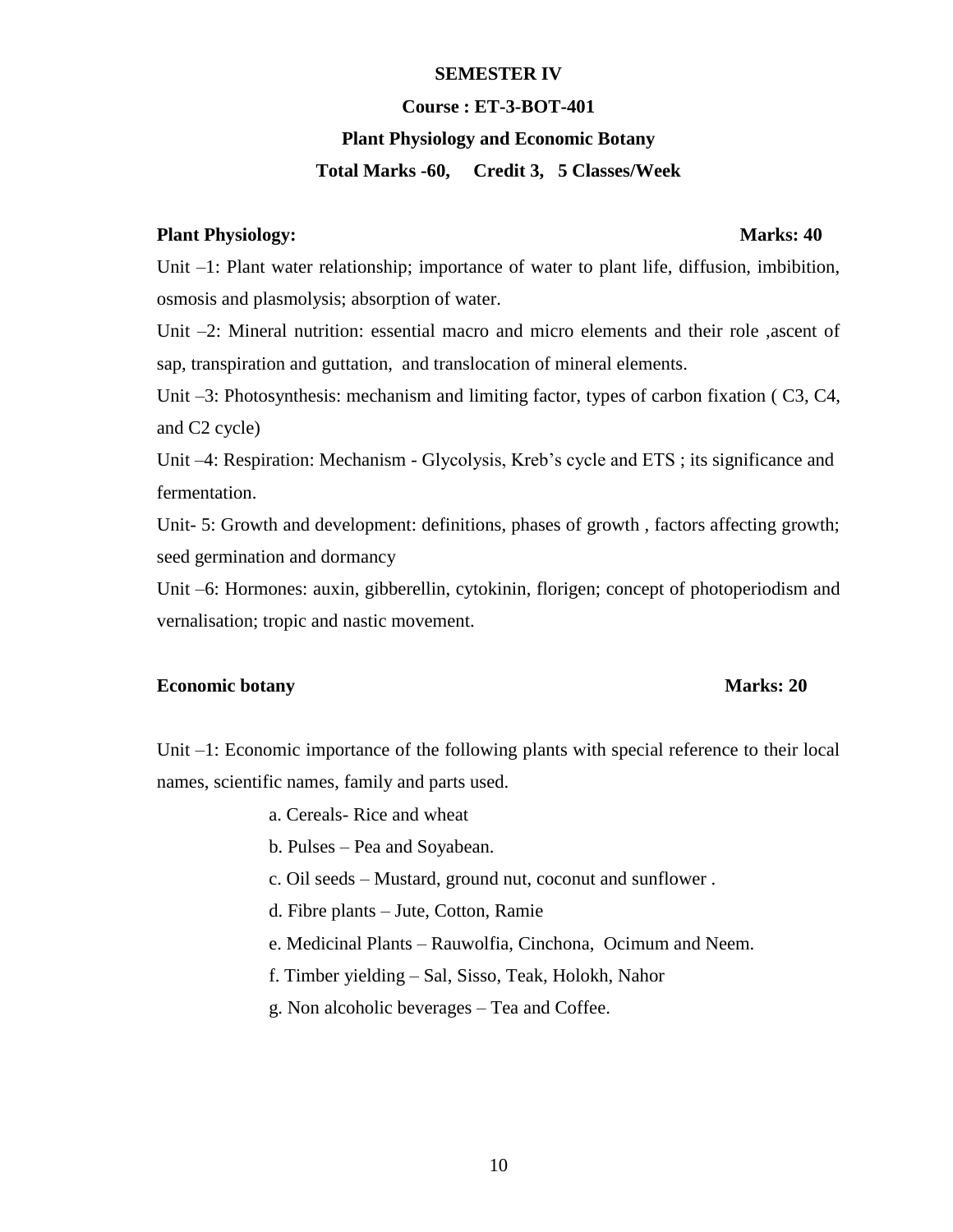#### **SEMESTER-IV**

#### **Course : EP-2-BOT-402**

### **(Based on Course : ET-3-BOT-401)**

## **Total Marks -40, Credit 2, 2 Classes/Week**

#### Physiology **Marks: 30**

Performance of simple physiological experiments from the prescribed course.

- 1. Phenomenon of Imbibition.
- 2. Phenomenon of Plasmolysis.
- 3. Phenomenon of Transpiration 3 expts. (minimum).
- 4. Phenomenon of Photosynthesis 1 expts.(minimum).

### **Economic botany Marks: 10**

Candidates have to submit some specimens of economically important plants with proper specifications.

| SCHEME OF PRACTICAL EXAMINATIONS: |  |  |  |  |
|-----------------------------------|--|--|--|--|
|                                   |  |  |  |  |

**SCHEME OF PRACTICAL EXAMINATIONS:**

| Time: 4hrs.                            | Marks: 40 |
|----------------------------------------|-----------|
| <b>Plant Physiology</b>                | 20        |
| Economic botany (including collection) | 10        |
| Lab. Note Book                         | 5         |
| Viva Voce                              |           |

## **Books Recommended:**

- 1 A Text Book of Plant Physiology: Verma, V., Emkay Publications, NewDelhi.
- 2 Plant Physiology: Gill, D.S.; S.Chand and co., New Delhi.
- 3 Plant Physiology: Malik, C.P. ;Kalyani Publishers, Ludhiyana.
- 4 Plant Physiology: Pandy,. S.N. ; Tata McGraw Hill Publishers (P)Ltd., New Delhi.
- 5 Introductory Economic Botany: Govind Prakash and Sharma, S.K ; Jai Prakash Nath & Co., Meerut.
- 6 Economic Botany: Hill, A.W ; McGraw Hill Book Co., New York.
- 7 Economic Botany: Pandey, B.P. ; S.Chand and Co., New Delhi.
- 8 Economic Botany: Sen, S. ; New Central Book Agency, Calcutta.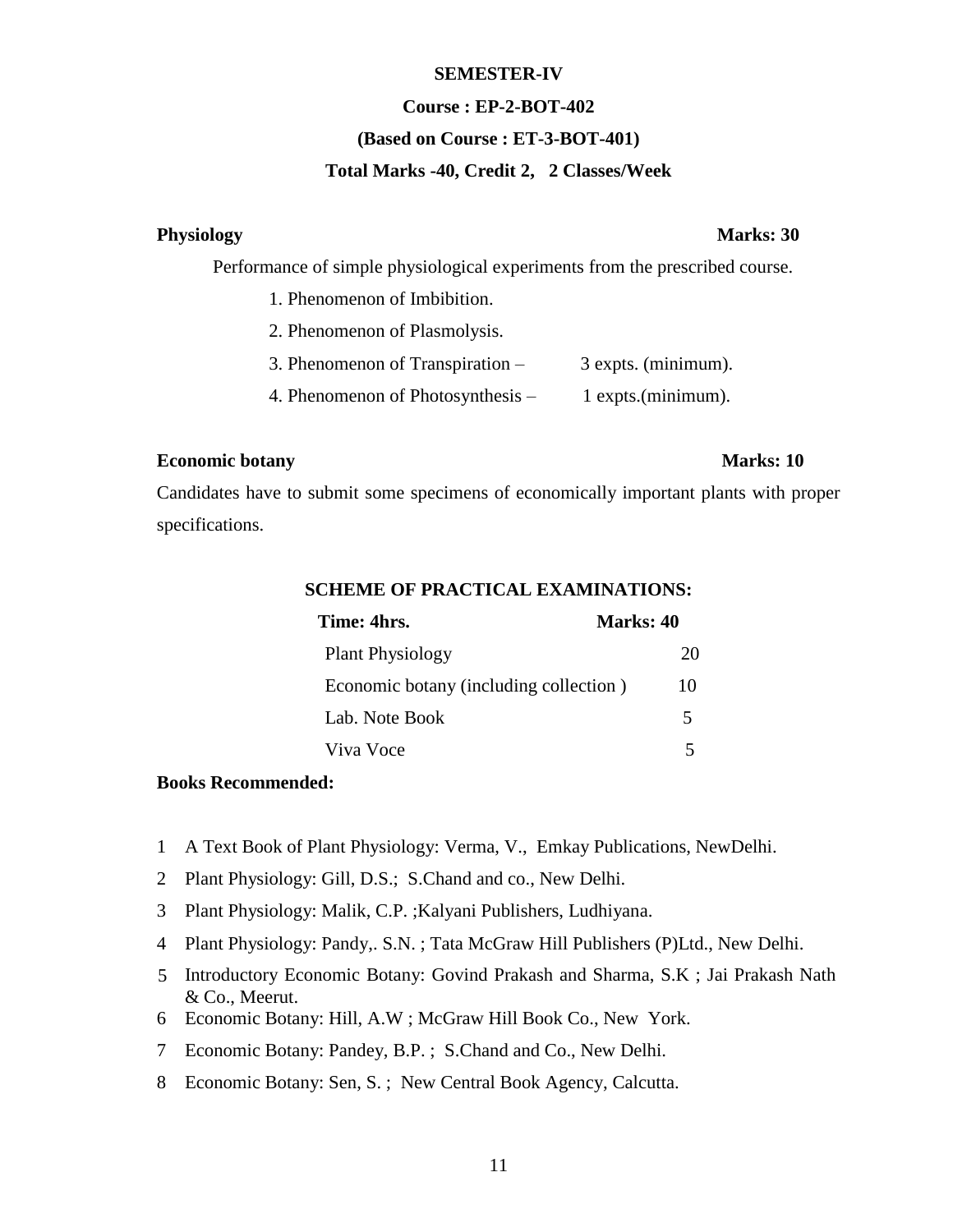#### **Cytology, Genetics, Biotechnology, Evolution and Biostatitstics**

**SEMESTER V**

**Course : ET-3-BOT-501**

#### **Total Marks -60, Credit 3, 5 Classes/Week**

Unit –1. Cell theory and its exception

Unit –2. Prokaryotic and eukaryotic cell structure, structure and function of cell

organelles (nucleus, mitochondria, ribosome, golgi body and chloroplast).

Unit  $-3$ . Chromosome-structure and function

### Genetics and plant breeding Marks: 15

Unit –1. Mendel's Laws, Linkage, Crossing over and chromosome mapping, concept of gene and allele.

Unit –2. Concept of polyploidy and its application, mutation, chromosomal aberration Unit--3: Plant breeding and crop improvement

### **Biotechnology Marks:10**

Unit –1 Biotechnology- scope and utility.

Unit –2 Tissue culture techniques and its importance, protoplast fusion and somatic hybridization

### **Evolution Marks: 10**

Unit –1: Origin of life, Evidences, theories and mechanism of organic evolution. Unit –2: Modern concept of evolution (Molecular basis of evolution).

Unit –1: Importance of biostatistics, mean, median, and mode; mean deviation and standard deviation, standard error, test of significance.

### **Cytology Marks:15**

### **Biostatistics Marks: 10**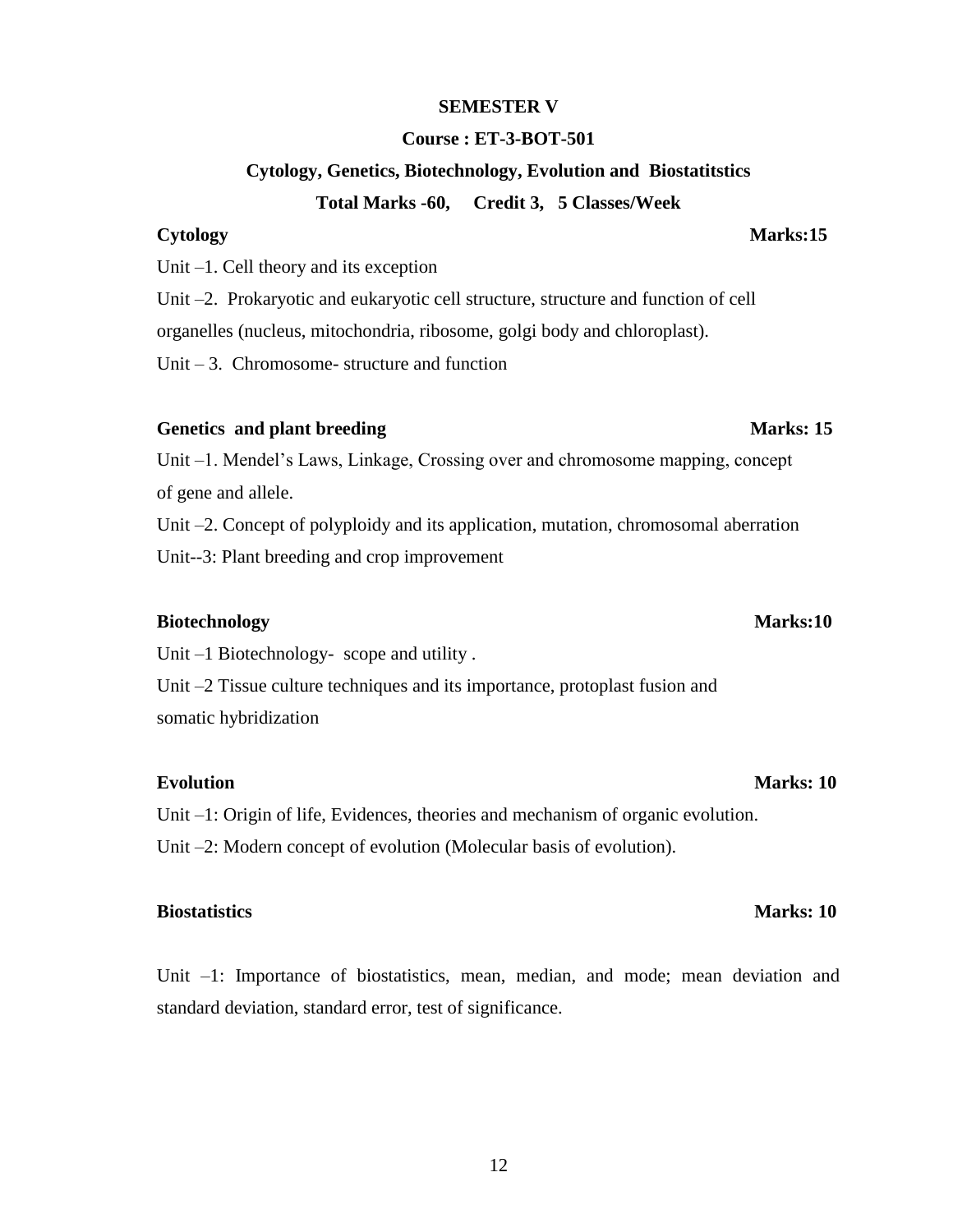# **Course : EP-2-BOT-502 (Based on Course : ET-3-BOT-501) Total Marks -40, Credit 2, 2 Classes/Week**

Study of chromosomes by squashing the root tips using aceto-orchien stains. Biostatistics Two to three suitable problem

## **SCHEME OF PRACTICAL EXAMINATIONS:**

| Time: 4hrs.          | Marks: 40 |
|----------------------|-----------|
| Cytogenetics         | 20        |
| <b>Biostatistics</b> | 10        |
| Lab. Note Book       | 5         |
| Viva Voce            | 5         |

### **Books Recommended:**

- 1. Cell biology : Rastogi, S.C. ; TATA McGraw Hill publishing Co, New Delhi.
- 2. Cell biology : Singh S.P& Tomar B.S; Rastogi Publication, Meerut.
- 3. A Text book of Cell Biology : Nair, P.G.K & Prabhakara, K.; Konark publishers.
- 4 Elementary Principles of Plant Breeding: Chauduri, H.K. ; Oxford and IBH Co..
- 5 Plant Breeding: Singh, B.D. Kalyani Publishers, Ludhiana.
- 6 Plant Breeding: Singh, S.P. Lakhi Ram Singh, Srivastava, J.P.; Aman Publishing House, Meerut.
- 7 Principles of Plant Breeding : Allard, R.W. ; John Willey and Sons, Inc.
- 8 Text Book of Genetics: Gupta, P.K. ; Rastogi Publications, Meerut.
- 9 Text book of Genetics: Verma, P.S. & Agarwal S. Chand & Co., New Delhi.
- 10 A text book of Biotechnology: Dubey R.C; S. Chand & Co., Ltd., New Delhi.
- 11 An Introduction to plant tissue culture: Kalyan Kr. Dey ; New Central Book Agency.
- 12 Basic biotechnology: Ignachimuthu, S. ; Tata McGraw Hill Publishing Co Ltd.
- 13 Elements of Biostatistics: Prasad, S. Rastogi Publ.
- 14 Fundamentals of Biostatistics: Rastogi, V.B.; Ane Book India.
- 15 Fundamentals of Biostatistics: T.J. Bailey; Wraaz Publ. Hyderabad.

**SEMESTER VI**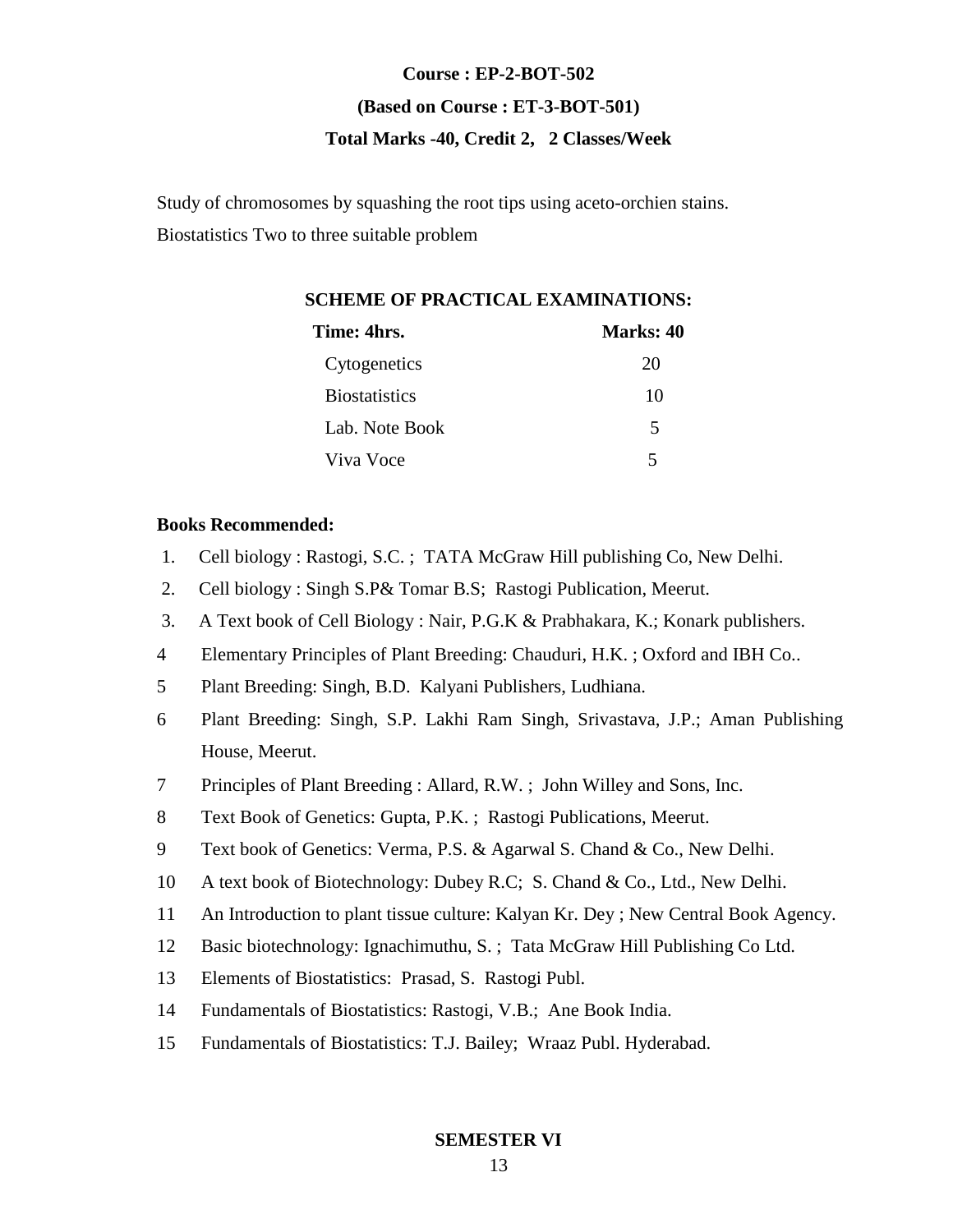# 14 **Course : EP-2-BOT-602 (Based on Course : ET-3-BOT-601)**

# **Course : ET-3-BOT-601 Biochemistry, Ecology and Plant Geography**

# **Total Marks -60, Credit 3, 5 Classes/Week**

## **Biochemistry** Marks: 20

Unit –1. Basic principles of biochemistry, acid, base, pH and buffer solution.

Unit –2. General account of carbohydrate, lipid, protein, and nucleic acid with special reference to their structure and function.

Unit- 3: Enzyme, properties, classification, mechanism of enzyme action. co-enzyme, Vitamins and their importance

Unit –1. Definition and scope of ecology; ecological factors.

Unit- 2. An overview on different types of ecosystem. Structure and function of ecosystem, energy flow through ecosystem.

Unit -3. Plant communities: definition, classification, characteristics and function; plant succession definition, cause and types, the climax concept

Unit- 4. Natural resources: Renewable and non- renewable resources with special reference to N.E. India, conservation of natural resources, forest resources, causes and consequence of deforestation; biodiversity : value and conservation strategies

Unit- 5. Environmental pollution: air, water and soil; global warming and green house effect, ozone depletion.

# **Plant Geography Marks 10**

Unit -6. General account on the Phytogeographical regions of India with special reference to the Eastern Himalayas

Unit –7. Endemic flora of N.E. India – a general account.

**Ecology Marks: 30**